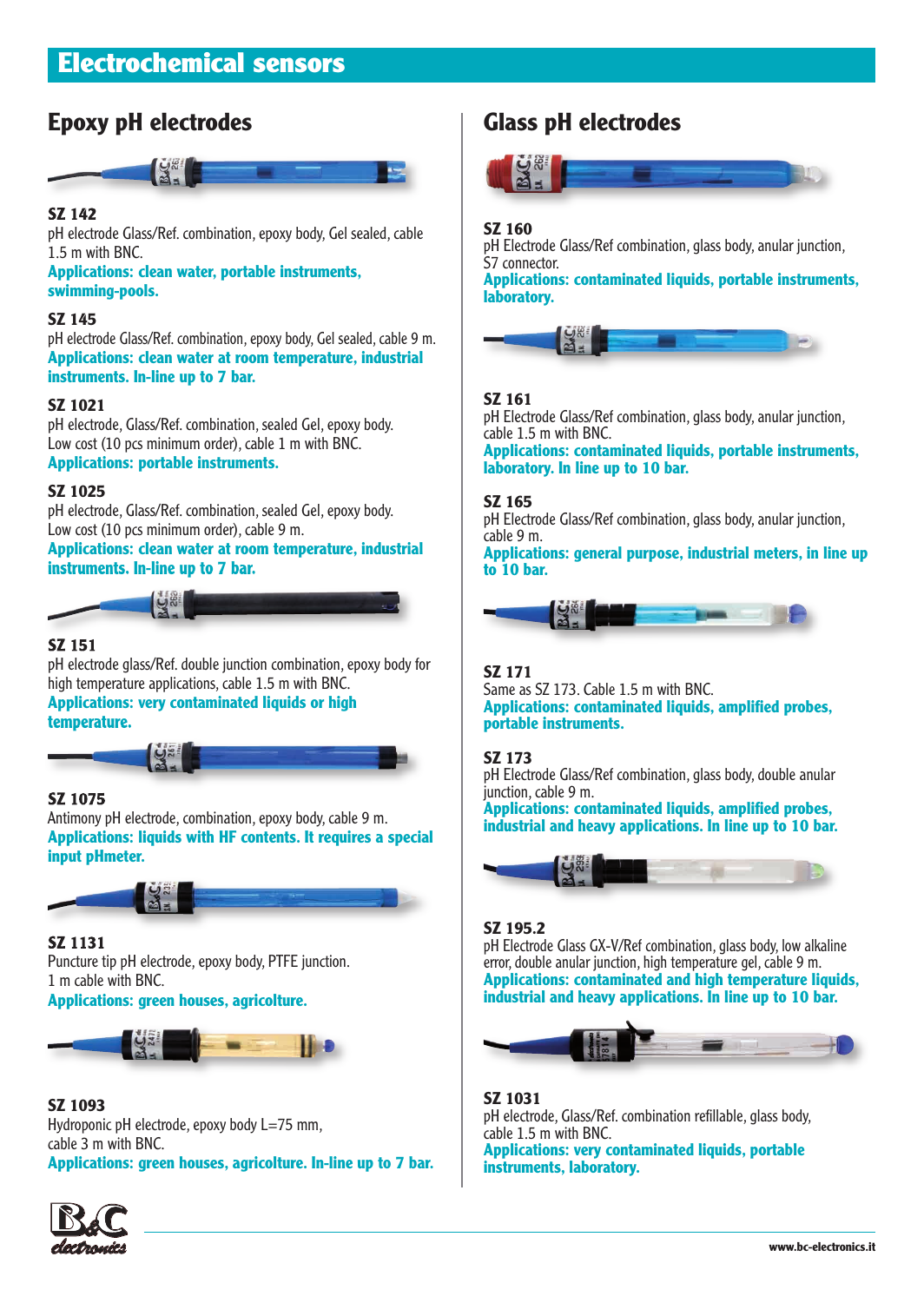# **Electrochemical sensors**

| <b>Technical Specifications</b> |                 |                          |          |                |                  |                    |                  |  |  |
|---------------------------------|-----------------|--------------------------|----------|----------------|------------------|--------------------|------------------|--|--|
| <b>Type</b>                     | <b>Membrane</b> | R. Mohm at 25 °C         | Range pH | Temperature °C | <b>Length mm</b> | <b>Diameter mm</b> | <b>Reference</b> |  |  |
| <b>SZ 142</b>                   | GX2             | 50                       | 0/13     | 0/60           | 110              | 12                 | Ag/AgCl          |  |  |
| <b>SZ 145</b>                   | GX2             | 50                       | 0/13     | 0/60           | 110              | 12                 | Ag/AgCl          |  |  |
| <b>SZ 1021</b>                  | GX2             | 50                       | 0/13     | 0/60           | 110              | 12                 | Ag/AgCl          |  |  |
| <b>SZ 1025</b>                  | GX2             | 50                       | 0/13     | 0/60           | 110              | 12                 | Ag/AgCl          |  |  |
| <b>SZ 151</b>                   | GX2             | 100                      | 0/13     | $-5/130$       | 110              | 12                 | Ag/AgCl e KN03   |  |  |
| <b>SZ 160</b>                   | GX2             | 50                       | 0/13     | 0/100          | 110              | 12                 | Ag/AgCl          |  |  |
| <b>SZ 161</b>                   | GX2             | 50                       | 0/13     | 0/100          | 110              | 12                 | Ag/AgCl          |  |  |
| SZ 165                          | GX2             | 50                       | 0/13     | 0/100          | 110              | 12                 | Ag/AgCl          |  |  |
| <b>SZ 171</b>                   | GX2             | 50                       | 0/13     | 0/100          | 110              | 12                 | Ag/AgCl e KNO3   |  |  |
| <b>SZ 173</b>                   | GX2             | 50                       | 0/13     | 0/100          | 110              | 12                 | Ag/AgCl e KNO3   |  |  |
| SZ 195.2                        | $GX-Y$          | 200                      | 0/14     | $-5/130$       | 110              | 12                 | Ag/AgCl e KNO3   |  |  |
| SZ 1031                         | GX2             | 50                       | 0/13     | 0/80           | 110              | 12                 | Ag/AgCl          |  |  |
| <b>SZ 1075</b>                  | Antimony        | $\overline{\phantom{a}}$ | 2/11     | $-5/100$       | 110              | 12                 | Ag/AgCl          |  |  |
| <b>SZ 1093</b>                  | GX2             | 50                       | 0/13     | 0/80           | 75               | 12                 | Ag/AgCl          |  |  |
| <b>SZ 1131</b>                  | GX1             | 300                      | 0/12     | $-5/100$       | 110              | 9.5                | Ag/AgCl          |  |  |

# **pH autoclean flat electrodes**

This is a new and more rugged flat electrodes generation. They may be used in immersion or in-line for an autoclean effect by the liquid flow.

The reference electrode is a double junction in order to ensure a long life even in liquid containing Ammonia, Chlorine, Cyanide, Sulfide and other contaminating ions.

The body is in PVDF, corrosion resistant and food compatible. The special shape protects mechanically the sensing parts.

# **SZ 1140**

pH electrode, PTFE double junction, polymeric gel. **Range:** 0/12 pH **Temperature:** 0/100 ˚C **Pressure:** 10 bar **Body:** in PVDF, DL connector, 3/4" NPT thread Length: 140 mm (45 mm in immersion) **Cable:** SZ 947, L=8 m (not included)





# **SZ 1150**

pH electrode, PTFE double junction, polymeric gel, built-in Pt100. **Range:** 0/12 pH **Temperature:** 0/100 ˚C **Pressure:** 10 bar **Body:** in PVDF, Military 4-pin connector, 3/4" NPT thread Length: 140 mm (45 mm in immersion) **Cable SZ 9441:** 10 m + connector (to be order separately)



# **SZ 2060**

ORP electrode, PTFE double junction, polymeric gel. **Electrode:** Platinum disk **Temperature:** 0/100 ˚C **Pressure:** 10 bar **Body:** in PVDF, DL connector, 3/4" NPT thread Length: 140 mm (45 mm in immersion) **Cable:** SZ 947, L=8 m (not included)

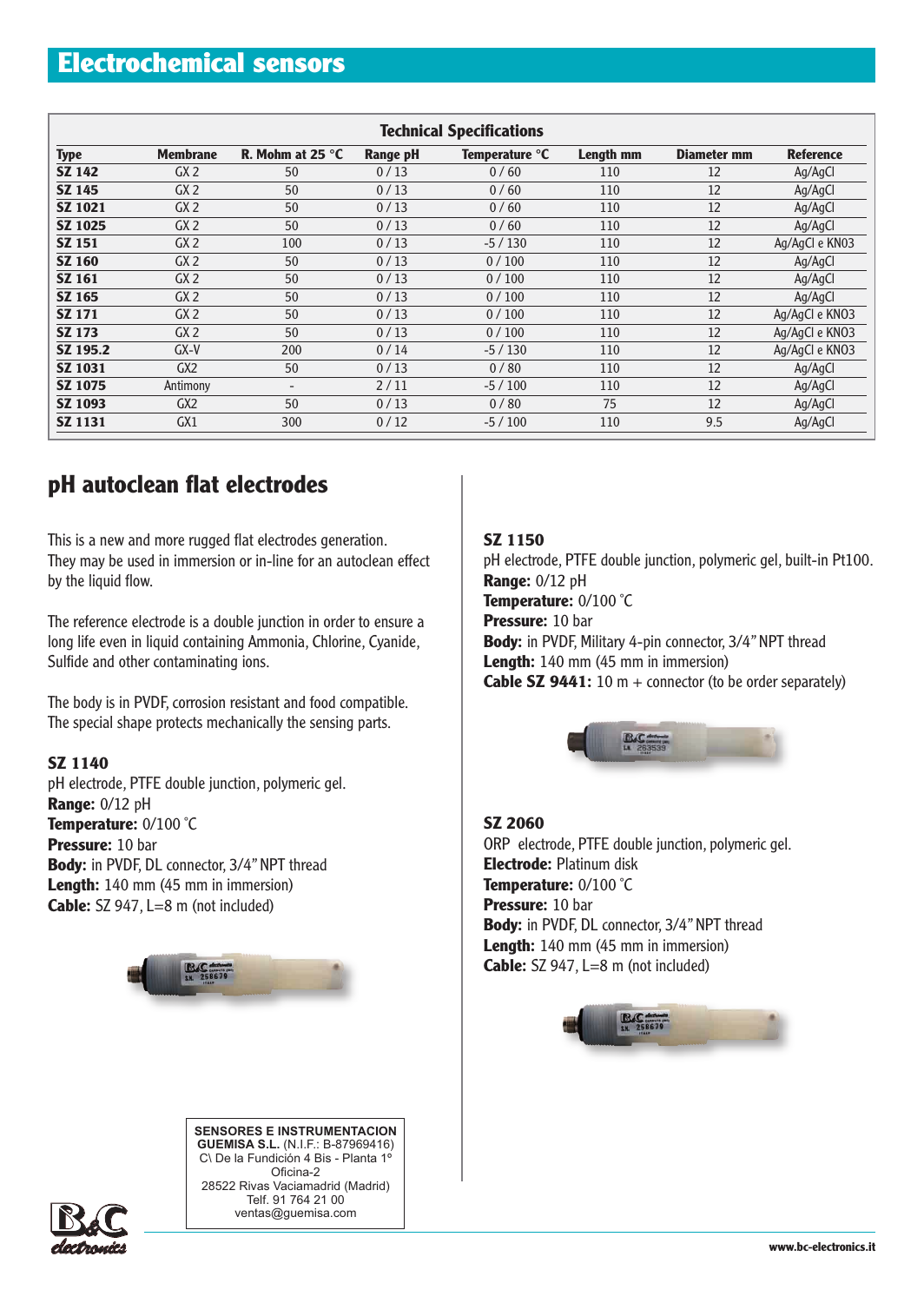# **Electrochemical sensors**

# **Epoxy O.R.P. electrodes**



# **SZ 240**

Gold/Reference combination electrode. Sealed Gel, epoxy body, S7 connector.

**Applications: clean water, portable instruments, laboratory.**

## **SZ 250**

Platinum/Reference combination electrode. Sealed Gel, epoxy body, S7 connector.

**Applications: clean water, portable instruments, laboratory.**



# **SZ 245**

Gold/Reference combination electrode. Sealed Gel, epoxy body, cable 9 m.

**Applications: clean water, swimming pools, industrial instruments. In-line up to 7 bar.** 



## **SZ 2011**

Platinum wire/Reference combination electrode. Sealed Gel, epoxy body, cable 1.5 m with BNC connector. O.E.M. low cost version. (10 pcs. minimum order). **Applications: Swimming pools, portable and industrial**

**instruments. In-line up to 7 bar.**



## **SZ 2055**

Platinum/Reference combination electrode. Sealed Gel, epoxy body, double junction, cable 9 m.

**Applications: liquid with HF contents, high temperature, industrial instruments. In-line up to 10 bar.**



# **SZ 251**

Platinum/Reference combination electrode. Sealed Gel, epoxy body, cable 1.5 m with BNC connector. **Applications: clean water, swimming pools, portable instruments, laboratory. In-line up to 7 bar.**

#### **SZ 255**

Platinum/Reference combination electrode. Sealed Gel, epoxy body, cable 9 m. **Applications: clean water, swimming pools, industrial**

**instruments. In-line up to 7 bar.**

#### **SZ 2035**

ORP electrode Band-Platinum/Ref. combination, epoxy body, Gel sealed, cable 9 m. Low cost (10 pcs minimum order). **Applications: clean water, industrial instruments. In-line up to 7 bar.**

# **Glass O.R.P. electrodes**



## **SZ 265**

Gold/Reference combination electrode. Sealed Gel, glass body, cable 9 m.

**Applications: cyanide treatment, industrial instruments. In-line up to 10 bar.**



## **SZ 275**

Platinum/Reference combination electrode. Sealed Gel, glass body, cable 9 m.

**Applications: general purpose, chromate treatment, swimming pools, industrial instruments. In-line up to 10 bar.**

| <b>Technical Specifications</b> |              |                |           |                 |                  |  |  |  |  |
|---------------------------------|--------------|----------------|-----------|-----------------|------------------|--|--|--|--|
| <b>Type</b>                     | <b>Metal</b> | Temperature °C | Length mm | <b>Diameter</b> | <b>Reference</b> |  |  |  |  |
| SZ 240                          | Gold         | 0/60           | 110       | 12              | Ag/AgCl          |  |  |  |  |
| SZ 245                          | Gold         | 0/60           | 110       | 12              | Ag/AgCl          |  |  |  |  |
| SZ 250                          | Platinum     | 0/60           | 110       | 12              | Ag/AgCl          |  |  |  |  |
| SZ 251                          | Platinum     | 0/60           | 110       | 12              | Ag/AgCl          |  |  |  |  |
| SZ 255                          | Platinum     | 0/60           | 110       | 12              | Ag/AgCl          |  |  |  |  |
| SZ 2035                         | Platinum     | 0/60           | 110       | 12              | Ag/AgCl          |  |  |  |  |
| SZ 265                          | Gold         | $-5/110$       | 110       | 12              | Ag/AgCl          |  |  |  |  |
| SZ 275                          | Platinum     | $-5/110$       | 110       | 12              | Ag/AgCl          |  |  |  |  |
| SZ 2011                         | Platinum     | 0/60           | 110       | 12              | Ag/AgCl          |  |  |  |  |
| SZ 2055                         | Platinum     | $-5/130$       | 110       | 12              | $Ag/AgCl + KNO3$ |  |  |  |  |